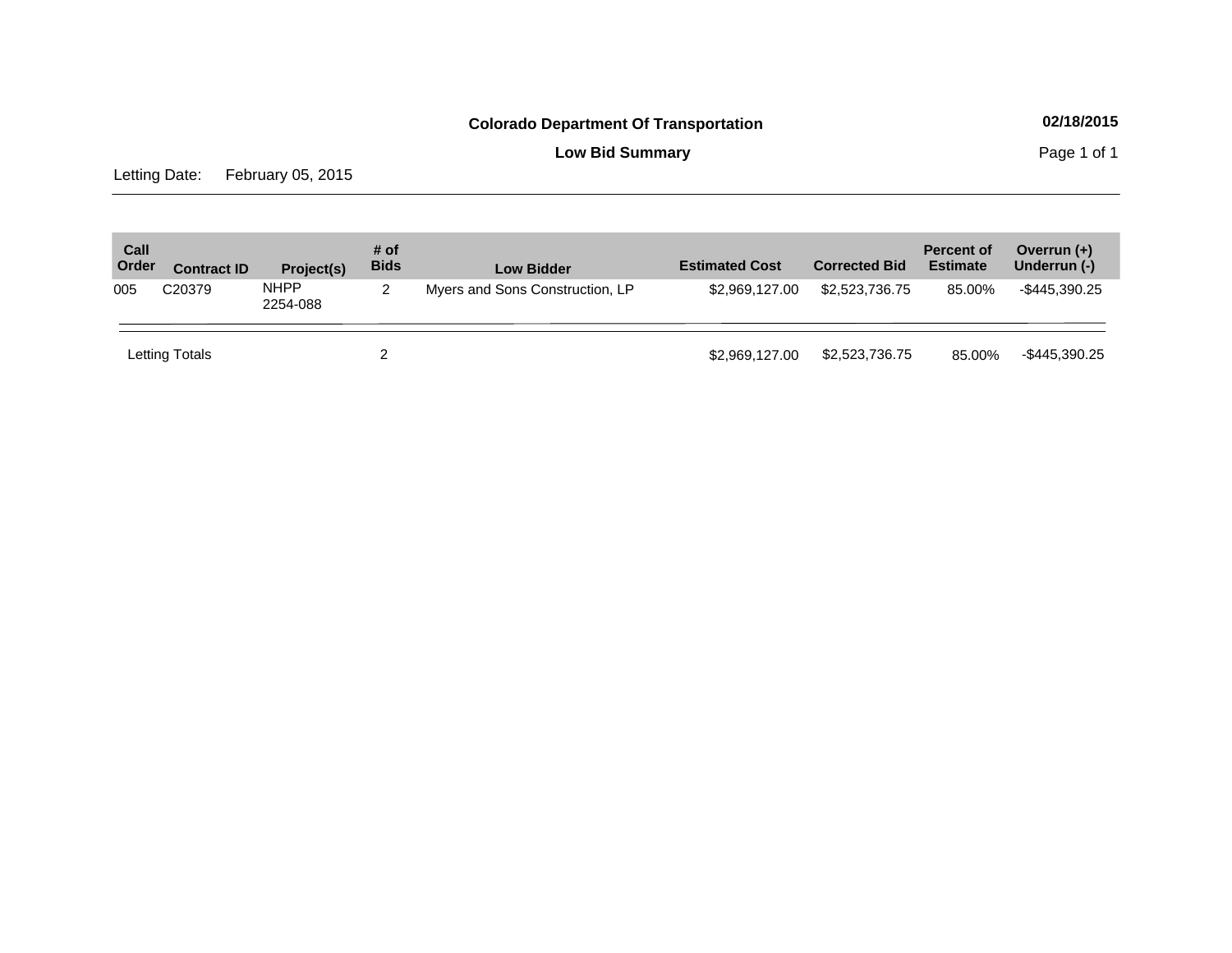|                              |                                      |              | <b>Colorado Department Of Transportation</b> | 02/18/2015                |
|------------------------------|--------------------------------------|--------------|----------------------------------------------|---------------------------|
|                              |                                      |              | <b>Vendor Ranking</b>                        | Page 1 of 1               |
| Letting No:                  | 20150205                             | Contract ID: | C <sub>20379</sub>                           | Project(s): NHPP 2254-088 |
| Letting Date:                | February 05, 2015                    | Region:      |                                              |                           |
| Letting Time:                | 10:00 AM                             |              | Contract Time: 99 WORKING DAYS               | Counties: Various         |
| <b>Contract Description:</b> |                                      |              |                                              |                           |
|                              | <b>I-225 SOUTH VARIOUS LOCATIONS</b> |              |                                              |                           |

| Rank | <b>Vendor ID</b> | <b>Vendor Name</b>              | <b>Total Bid</b> | <b>Percent Of</b><br><b>Low Bid</b> | <b>Percent Of</b><br><b>Estimate</b> |
|------|------------------|---------------------------------|------------------|-------------------------------------|--------------------------------------|
|      | 1557A            | Myers and Sons Construction, LP | \$2,523,736.75   | 100.00%                             | 85.00%                               |
| 0    | -EST-            | <b>Engineer's Estimate</b>      | \$2,969,127.00   | 117.65%                             | 100.00%                              |
| 2    | 905A             | ABCO CONTRACTING, INC.          | \$2,988,525.00   | 118.42%                             | 100.65%                              |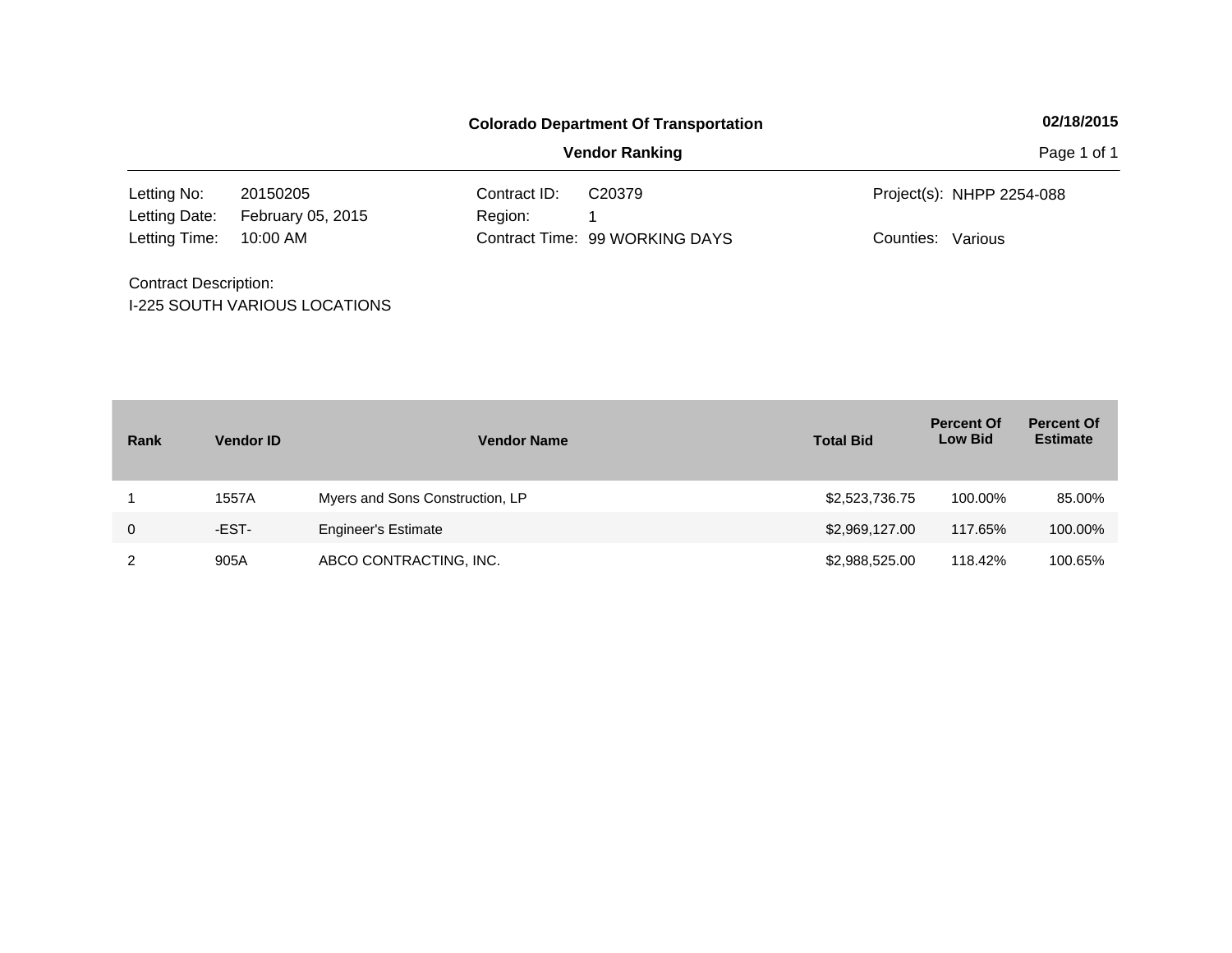**Quantity Unit Price Unit Price Item Code Amount Unit Price Amount Ext Ext Unit Price Amount Ext (0) -EST-Engineer's Estimate (1) 1557A Myers and Sons Construction, LP (2) 905A ABCO CONTRACTING, INC. Description SECTION:** 0001 BID ITEMS **LCC:** 202-00217 Remove Concrete Pavement (Planing) (Special) 3,731.000 SY 17.00000 63,427.00 27.00000 100,737.00 23.00000 85,813.00 202-00250 Removal of Pavement Marking 3,000.000 SF 2.00000 6,000.00 2.10000 6,300.00 3.00000 9,000.00 202-00450 Removal of Portions of Present Structure (Class 1) 72.000 SY 121.00000 8,712.00 100.00000 7,200.00 138.00000 9,936.00 202-00504 Removal of Expansion Device 524.000 LF 200.00000 104,800.00 300.00000 157,200.00 132.00000 69,168.00 208-00045 Concrete Washout Structure 2.000 EACH 850.00000 1,700.00 1,125.00000 2,250.00 600.00000 1,200.00 208-00103 Removal and Disposal of Sediment (Labor) 30.000 HOUR 45.00000 1,350.00 50.00000 1,500.00 35.00000 1,050.00 208-00105 Removal and Disposal of Sediment (Equipment) 30.000 HOUR 95.00000 2,850.00 50.00000 1,500.00 95.00000 2,850.00 208-00106 Sweeping (Sediment Removal) 30.000 HOUR 150.00000 4,500.00 140.00000 4,200.00 185.00000 5,550.00 509-08120 Temporary Bridge Deck 2,614.000 SF 200.00000 522,800.00 56.00000 146,384.00 162.00000 423,468.00 515-00400 Concrete Sealer 351.000 SY 9.00000 3,159.00 32.00000 11,232.00 6.00000 2,106.00 518-01004 Bridge Expansion Device (0-4 Inch) 524.000 LF 250.00000 131,000.00 248.00000 129,952.00 285.00000 149,340.00 519-03035 Place Thin Bonded Overlay (Polyester Concrete) 15,588.000 SY 30.00000 467,640.00 21.00000 327,348.00 25.00000 389,700.00 519-03055 Furnish Thin Bonded Overlay (Polyester Concrete) 9,747.000 CF 85.00000 828,495.00 86.00000 838,242.00 95.00000 925,965.00 **Tabulation of Bids Page 1 of 4 Page 1 of 4** 10:00 AM Counties: Various Letting Date: February 05, 2015 Region: 1 C20379 Region: Letting Time: Letting No: 20150205 Contract ID: Counties: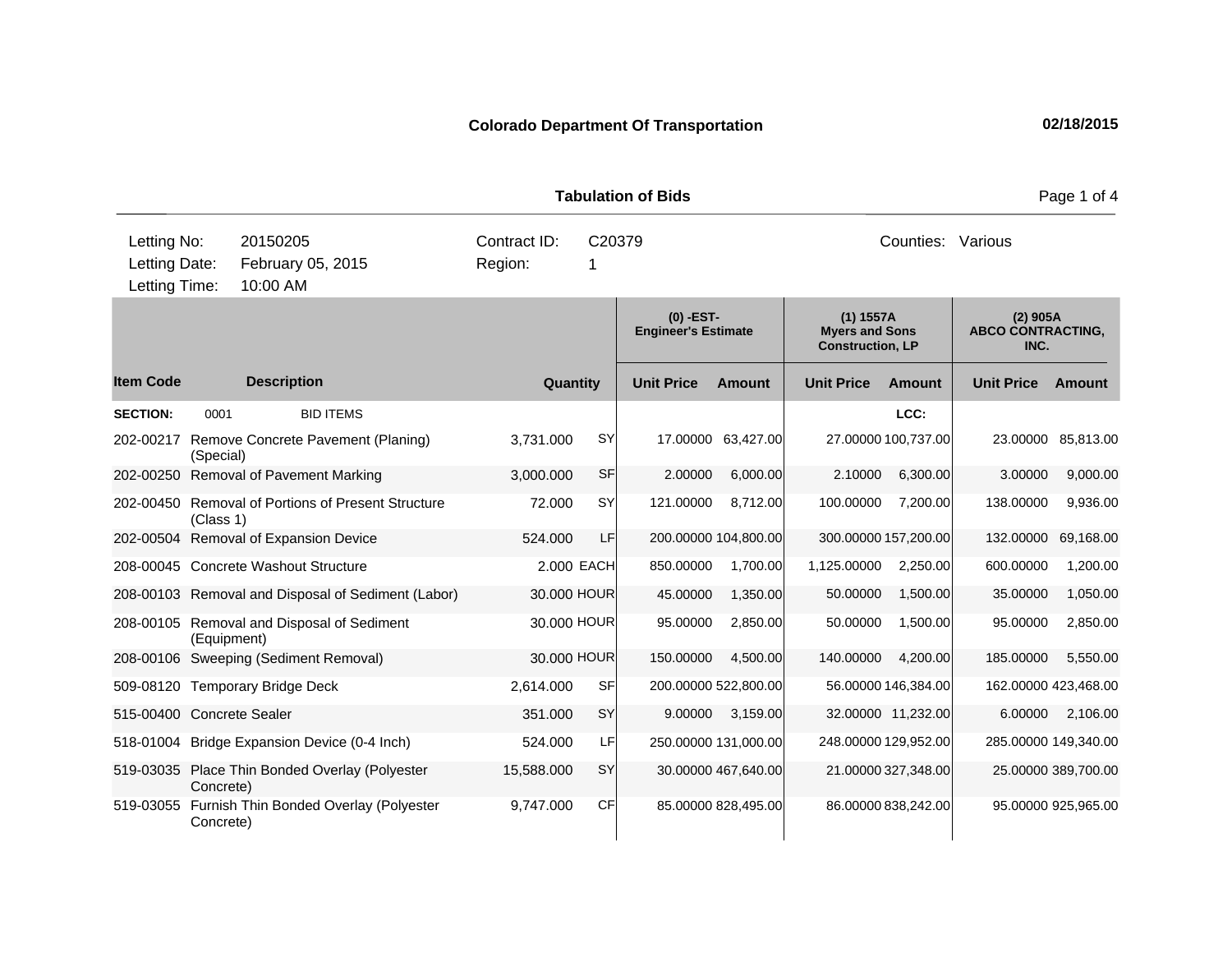**Quantity Unit Price Unit Price Ext** Item Code Description Quantity Unit Price Amount Unit Price Amount Unit Price **Ext Unit Price Amount Ext Amount (0) -EST-Engineer's Estimate (1) 1557A Myers and Sons Construction, LP (2) 905A ABCO CONTRACTING, INC. Description SECTION:** 0001 BID ITEMS **LCC:** 601-03040 Concrete Class D (Bridge) 52.000 CY 1,000.00000 52,000.00 1,850.00000 96,200.00 1,500.00000 78,000.00 602-00020 Reinforcing Steel (Epoxy Coated) 5,627.000 LB 2.00000 11,254.00 1.25000 7,033.75 2.00000 11,254.00 620-00001 Field Office (Class 1) 1.000 EACH 17,000.00000 17,000.00 20,000.00000 20,000.00 20,000.00000 20,000.00 620-00020 Sanitary Facility 2.000 EACH 1,700.00000 3,400.00 2,500.00000 5,000.00 725.00000 1,450.00 625-00000 Construction Surveying 1.000 L S 32,000.00000 32,000.00 15,000.00000 15,000.00 12,000.00000 12,000.00 626-00000 Mobilization 1.000 L S 320,000.00000 320,000.00 240,000.0000 240,000.00 304,500.000 304,500.00 304,500 626-01000 Public Information Services 1.000 L S 10,000.00000 10,000.00 9,700.00000 9,700.00 11,000.00000 11,000.00 627-00005 Epoxy Pavement Marking 18.000 GAL 130.00000 2,340.00 285.00000 5,130.00 450.00000 8,100.00 627-00012 Pavement Marking Paint (Low VOC Solvent Base) 18.000 GAL 65.00000 1,170.00 66.00000 1,188.00 80.00000 1,440.00 627-02001 Preformed Plastic Pavement Marking (Type II) 1,175.000 SF 20.00000 23,500.00 13.00000 15,275.00 20.00000 23,500.00 630-00000 Flagging 2,000.000 HOUR 25.00000 50,000.00 22.50000 45,000.00 25.00000 50,000.00 630-00003 Uniformed Traffic Control 2,000.000 HOUR 70.00000 140,000.00 60.00000 120,000.00 70.00000 140,000.00 630-00007 Traffic Control Inspection 61.000 DAY 150.00000 9,150.00 110.00000 6,710.00 130.00000 7,930.00 630-00012 Traffic Control Management 99.000 DAY 75.00000 7,425.00 550.00000 54,450.00 650.00000 64,350.00 **Tabulation of Bids Page 2 of 4 Page 2 of 4** 10:00 AM Counties: Various Letting Date: February 05, 2015 Region: 1 C20379 Region: Letting Time: Letting No: 20150205 Contract ID: Counties: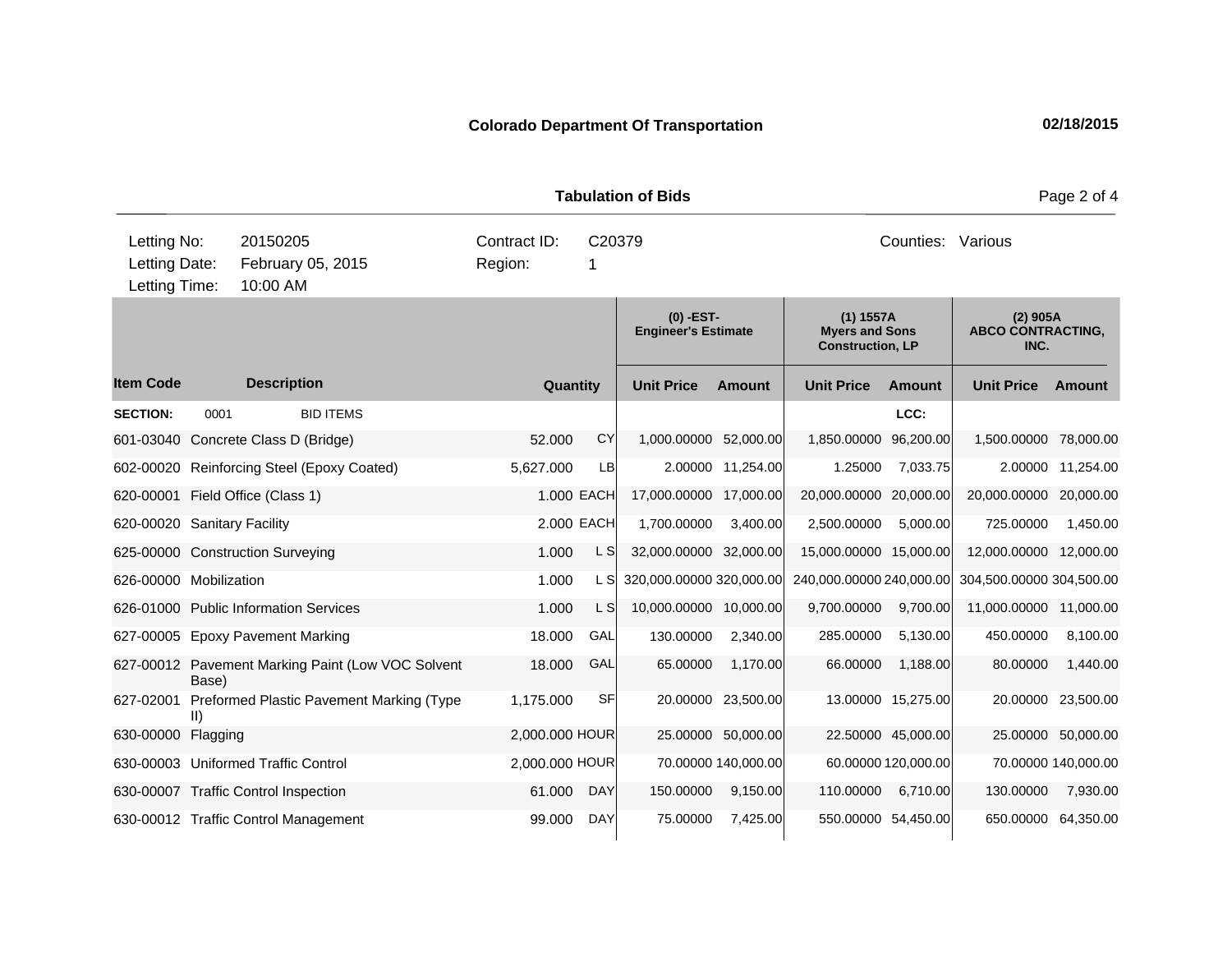**Quantity Unit Price Unit Price Ext** Item Code Description Quantity Unit Price Amount Unit Price Amount Unit Price **Ext Unit Price Amount Ext Amount (0) -EST-Engineer's Estimate (1) 1557A Myers and Sons Construction, LP (2) 905A ABCO CONTRACTING, INC. Description SECTION:** 0001 BID ITEMS **LCC:** 630-00025 Traffic Control Vehicle 2,000.000 HOUR 10.00000 20,000.00 10.00000 20,000.00 11.00000 22,000.00 630-80001 Flashing Beacon (Portable) 10.000 EACH 850.00000 8,500.00 650.00000 6,500.00 750.00000 7,500.00 630-80335 Barricade (Type 3 M-A) (Temporary) 2.000 EACH 110.00000 220.00 250.00000 500.00 280.00000 560.00 630-80341 Construction Traffic Sign (Panel Size A) 15.000 EACH 50.00000 750.00 45.00000 675.00 53.00000 795.00 630-80342 Construction Traffic Sign (Panel Size B) 50.000 EACH 80.00000 4,000.00 190.00000 9,500.00 225.00000 11,250.00 630-80343 Construction Traffic Sign (Panel Size C) 12.000 EACH 70.00000 840.00 95.00000 1,140.00 110.00000 1,320.00 630-80350 Vertical Panel 165.000 EACH 30.00000 4,950.00 65.00000 10,725.00 75.00000 12,375.00 630-80355 Portable Message Sign Panel 3.000 EACH 4,000.00000 12,000.00 3,500.00000 10,500.00 4,100.00000 12,300.00 630-80358 Advance Warning Flashing or Sequencing Arrow Panel (C Type) 6.000 EACH 1,200.00000 7,200.00 2,500.00000 15,000.00 2,800.00000 16,800.00 630-80380 Traffic Cone 55.000 EACH 9.00000 495.00 10.00000 550.00 11.00000 605.00 630-85041 Mobile Attenuator 99.000 DAY 500.00000 49,500.00 585.00000 57,915.00 650.00000 64,350.00 632-00000 Night Work Lighting  $1.000$  L S  $35,000.00000$  35,000.0000 16,000.00000 16,000.00 30,000.000 30,000.00 **Section Totals: \$2,969,127.00 \$2,523,736.75 \$2,988,525.00 Tabulation of Bids Page 3 of 4 Page 3 of 4** 10:00 AM Counties: Various Letting Date: February 05, 2015 Region: 1 C20379 Region: Letting Time: Letting No: 20150205 Contract ID: Counties: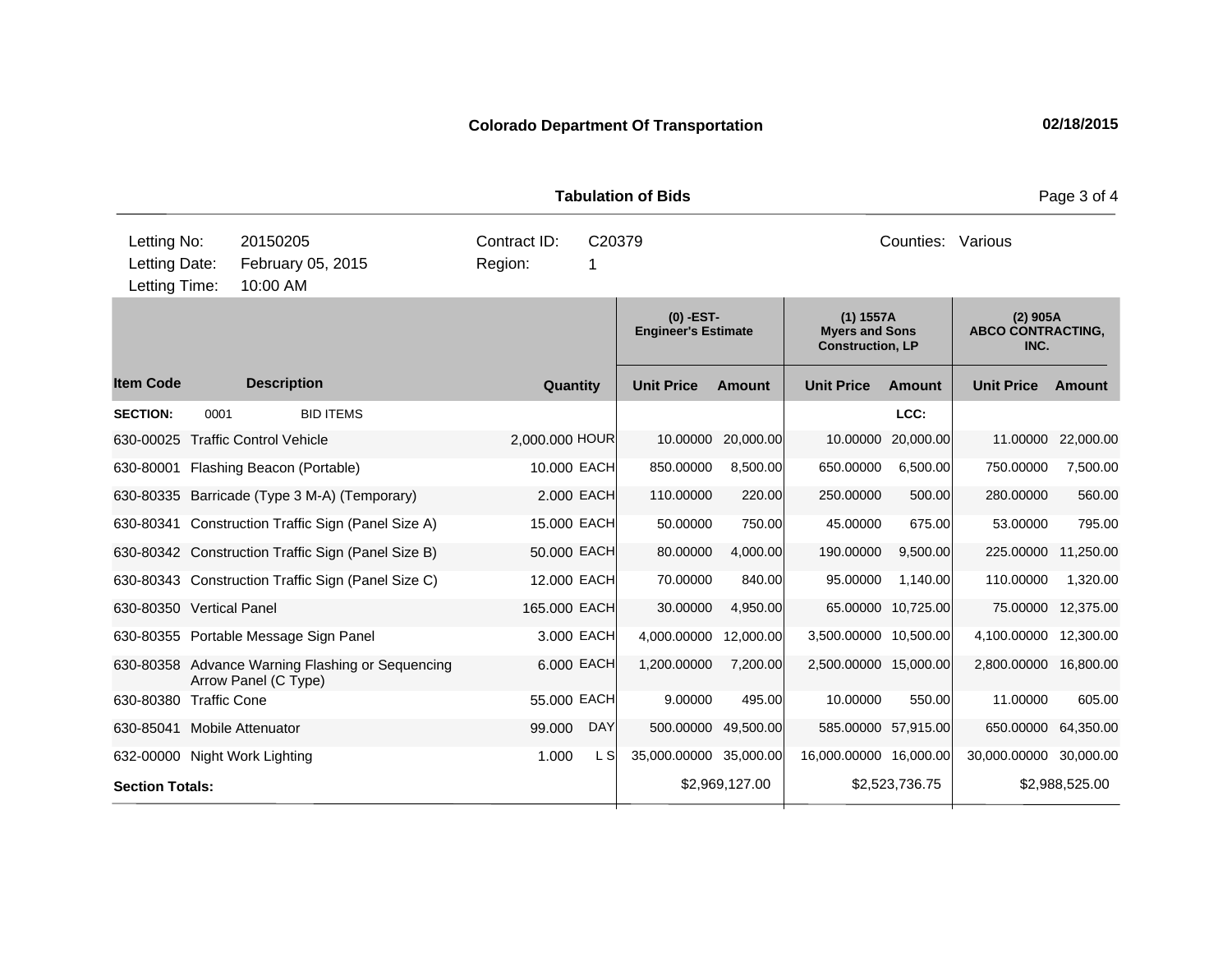|                                                        |                               | Page 4 of 4             |                    |                |                   |                |
|--------------------------------------------------------|-------------------------------|-------------------------|--------------------|----------------|-------------------|----------------|
| Letting No:<br>Letting Date:<br>Letting Time: 10:00 AM | 20150205<br>February 05, 2015 | Contract ID:<br>Region: | C <sub>20379</sub> |                | Counties: Various |                |
| <b>Contract Grand Totals</b>                           |                               |                         |                    | \$2,969,127.00 | \$2,523,736.75    | \$2,988,525.00 |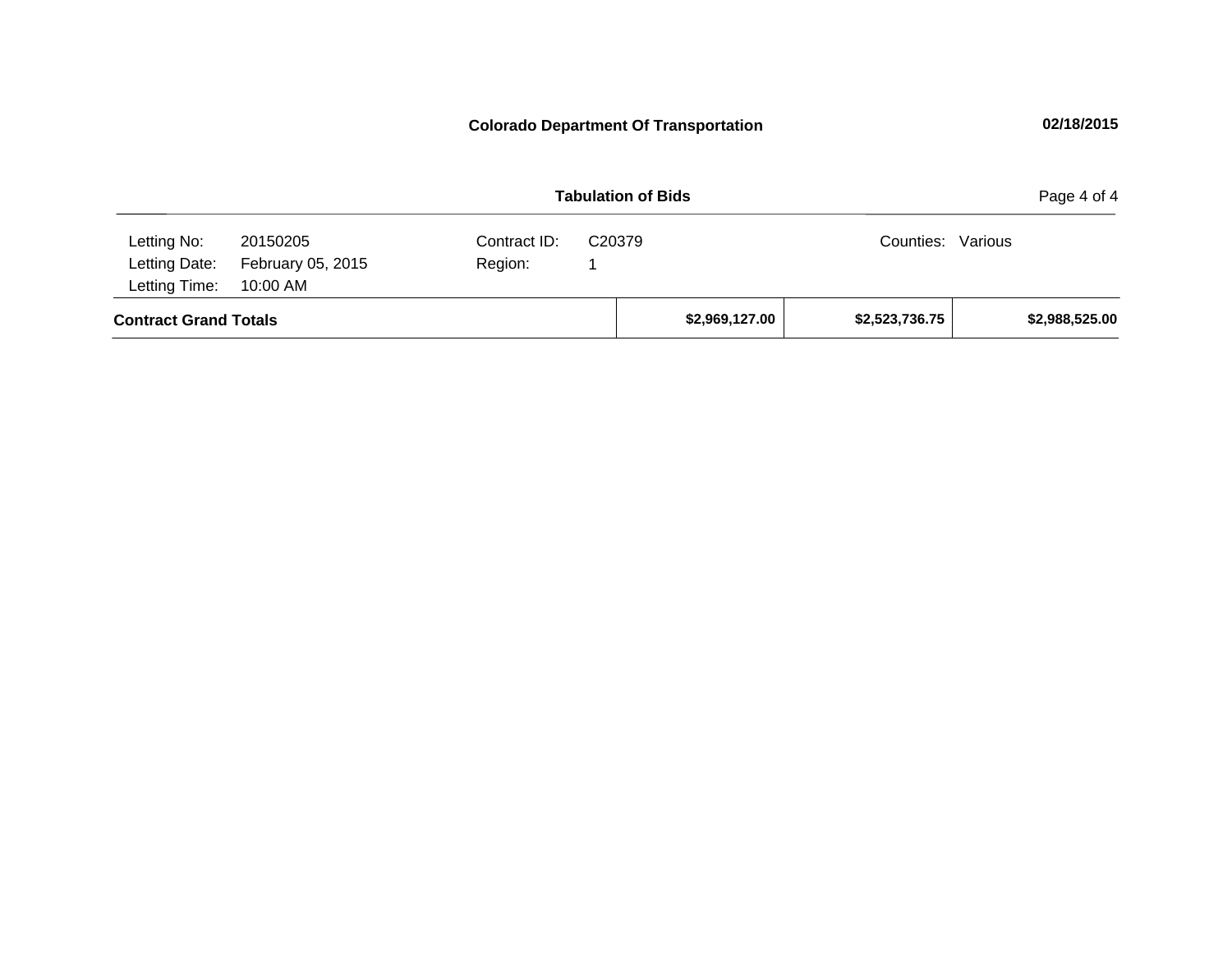20150205 Contract ID: 10:00 AM Region: 1 Letting No: 20150205 Contract ID: C20379 Contract ID: Cunties: Various 99 WORKING DAYS Letting Time: Contract Time:February 05, 2015 Project(s): NHPP 2254-088 Letting Date: C20379

## I-225 SOUTH VARIOUS LOCATIONS Contract Description:

| Line            | Item/<br>Description                           | Quantity                                                  | <b>Estimated</b><br>Price | <b>Bid Price/</b><br><b>Units</b> | Estimated<br>Amount | <b>Bid Amount</b> | <b>Bid Est</b><br>% | Overrun $(+)$<br>Underrun (-) |
|-----------------|------------------------------------------------|-----------------------------------------------------------|---------------------------|-----------------------------------|---------------------|-------------------|---------------------|-------------------------------|
| <b>SECTION:</b> | 0001                                           | <b>BID ITEMS</b>                                          |                           |                                   |                     |                   |                     |                               |
| 0005            | 202-00217                                      | 3,731.000<br>Remove Concrete Pavement (Planing) (Special) | 17.00000                  | 27.00000<br>SY                    | 63,427.00           | 100,737.00        | 158.82%             | 37,310.00                     |
| 0010            | 202-00250<br>Removal of Pavement Marking       | 3,000.000                                                 | 2.00000                   | 2.10000<br><b>SF</b>              | 6,000.00            | 6,300.00          | 105.00%             | 300.00                        |
| 0015            | 202-00450<br>1)                                | 72,000<br>Removal of Portions of Present Structure (Class | 121.00000                 | 100.00000<br>SY                   | 8,712.00            | 7,200.00          | 82.64%              | $-1,512.00$                   |
| 0020            | 202-00504<br>Removal of Expansion Device       | 524.000                                                   | 200.00000                 | 300.00000<br>LF                   | 104,800.00          | 157,200.00        | 150.00%             | 52,400.00                     |
| 0025            | 208-00045<br><b>Concrete Washout Structure</b> | 2.000                                                     | 850,00000                 | 1,125.00000<br><b>EACH</b>        | 1,700.00            | 2,250.00          | 132.35%             | 550.00                        |
| 0030            | 208-00103                                      | 30.000<br>Removal and Disposal of Sediment (Labor)        | 45.00000                  | 50,00000<br><b>HOUR</b>           | 1,350.00            | 1,500.00          | 111.11%             | 150.00                        |
| 0035            | 208-00105                                      | 30,000<br>Removal and Disposal of Sediment (Equipment)    | 95.00000                  | 50.00000<br><b>HOUR</b>           | 2,850.00            | 1,500.00          | 52.63%              | $-1,350.00$                   |
| 0040            | 208-00106<br>Sweeping (Sediment Removal)       | 30.000                                                    | 150,00000                 | 140.00000<br><b>HOUR</b>          | 4,500.00            | 4,200.00          | 93.33%              | $-300.00$                     |

## **Colorado Department Of Transportation 02/18/2015**

**Low Bid Item Analysis Page 1 of 6**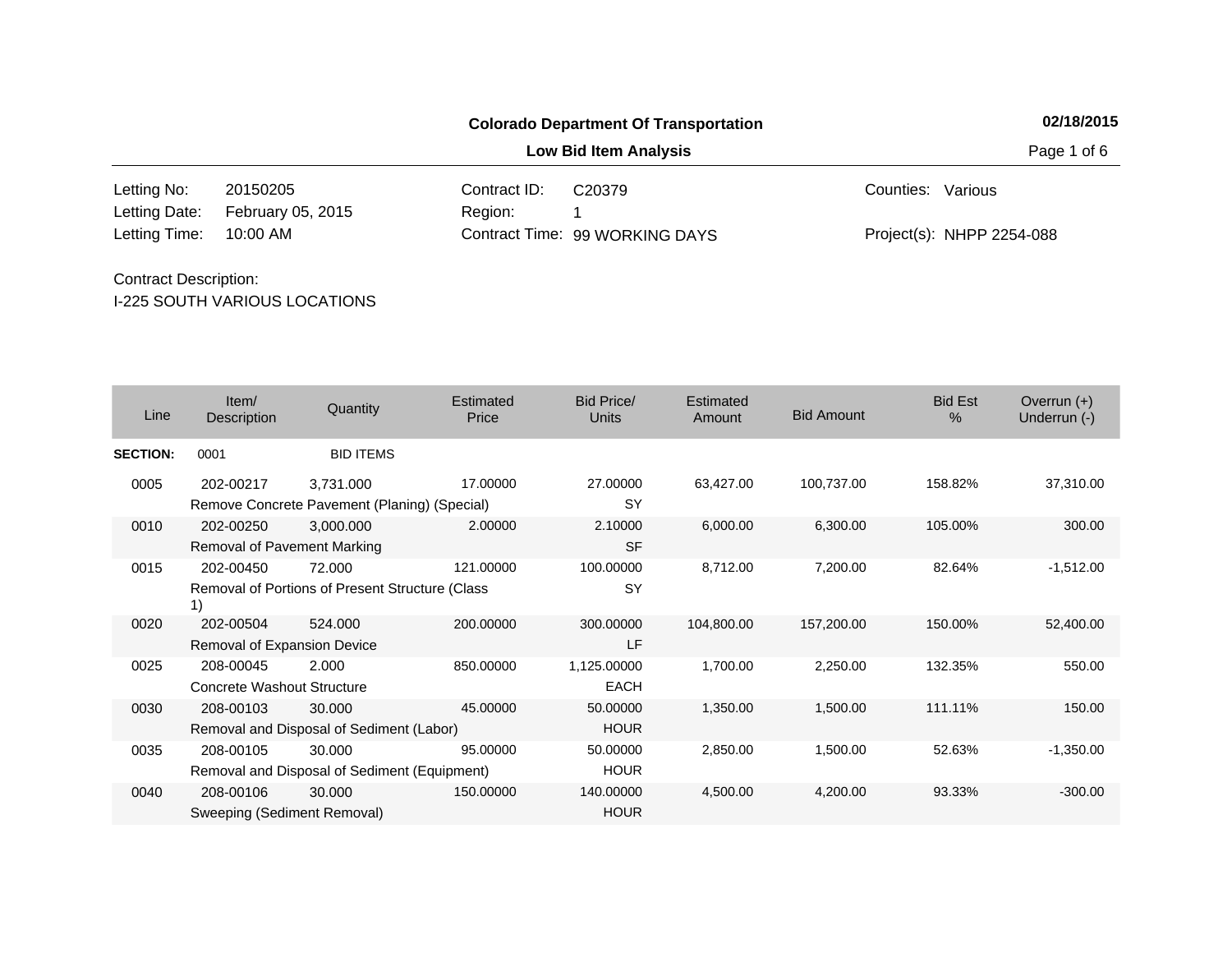**Low Bid Item Analysis Page 2 of 6** 

20150205 Contract ID: 10:00 AM Region: 1 Letting No: 20150205 Contract ID: C20379 Contract ID: Cunties: Various 99 WORKING DAYS Letting Time: Contract Time:February 05, 2015 Project(s): NHPP 2254-088 Letting Date: C20379

| Line            | Item/<br>Description                      | Quantity                                                     | Estimated<br>Price | Bid Price/<br><b>Units</b>  | Estimated<br>Amount | <b>Bid Amount</b> | <b>Bid Est</b><br>$\%$ | Overrun $(+)$<br>Underrun (-) |
|-----------------|-------------------------------------------|--------------------------------------------------------------|--------------------|-----------------------------|---------------------|-------------------|------------------------|-------------------------------|
| <b>SECTION:</b> | 0001                                      | <b>BID ITEMS</b>                                             |                    |                             |                     |                   |                        |                               |
| 0045            | 509-08120<br><b>Temporary Bridge Deck</b> | 2,614.000                                                    | 200.00000          | 56.00000<br><b>SF</b>       | 522,800.00          | 146,384.00        | 28.00%                 | $-376,416.00$                 |
| 0050            | 515-00400<br><b>Concrete Sealer</b>       | 351.000                                                      | 9.00000            | 32.00000<br><b>SY</b>       | 3,159.00            | 11,232.00         | 355.56%                | 8,073.00                      |
| 0055            | 518-01004                                 | 524.000<br>Bridge Expansion Device (0-4 Inch)                | 250.00000          | 248.00000<br>LF             | 131,000.00          | 129,952.00        | 99.20%                 | $-1,048.00$                   |
| 0060            | 519-03035                                 | 15,588.000<br>Place Thin Bonded Overlay (Polyester Concrete) | 30.00000           | 21.00000<br><b>SY</b>       | 467,640.00          | 327,348.00        | 70.00%                 | $-140,292.00$                 |
| 0065            | 519-03055<br>Concrete)                    | 9,747.000<br>Furnish Thin Bonded Overlay (Polyester          | 85.00000           | 86.00000<br><b>CF</b>       | 828,495.00          | 838,242.00        | 101.18%                | 9,747.00                      |
| 0070            | 601-03040<br>Concrete Class D (Bridge)    | 52.000                                                       | 1,000.00000        | 1,850.00000<br>CY           | 52,000.00           | 96,200.00         | 185.00%                | 44,200.00                     |
| 0075            | 602-00020                                 | 5,627.000<br>Reinforcing Steel (Epoxy Coated)                | 2.00000            | 1.25000<br>LB               | 11,254.00           | 7,033.75          | 62.50%                 | $-4,220.25$                   |
| 0080            | 620-00001<br>Field Office (Class 1)       | 1.000                                                        | 17,000.00000       | 20,000.00000<br><b>EACH</b> | 17,000.00           | 20,000.00         | 117.65%                | 3,000.00                      |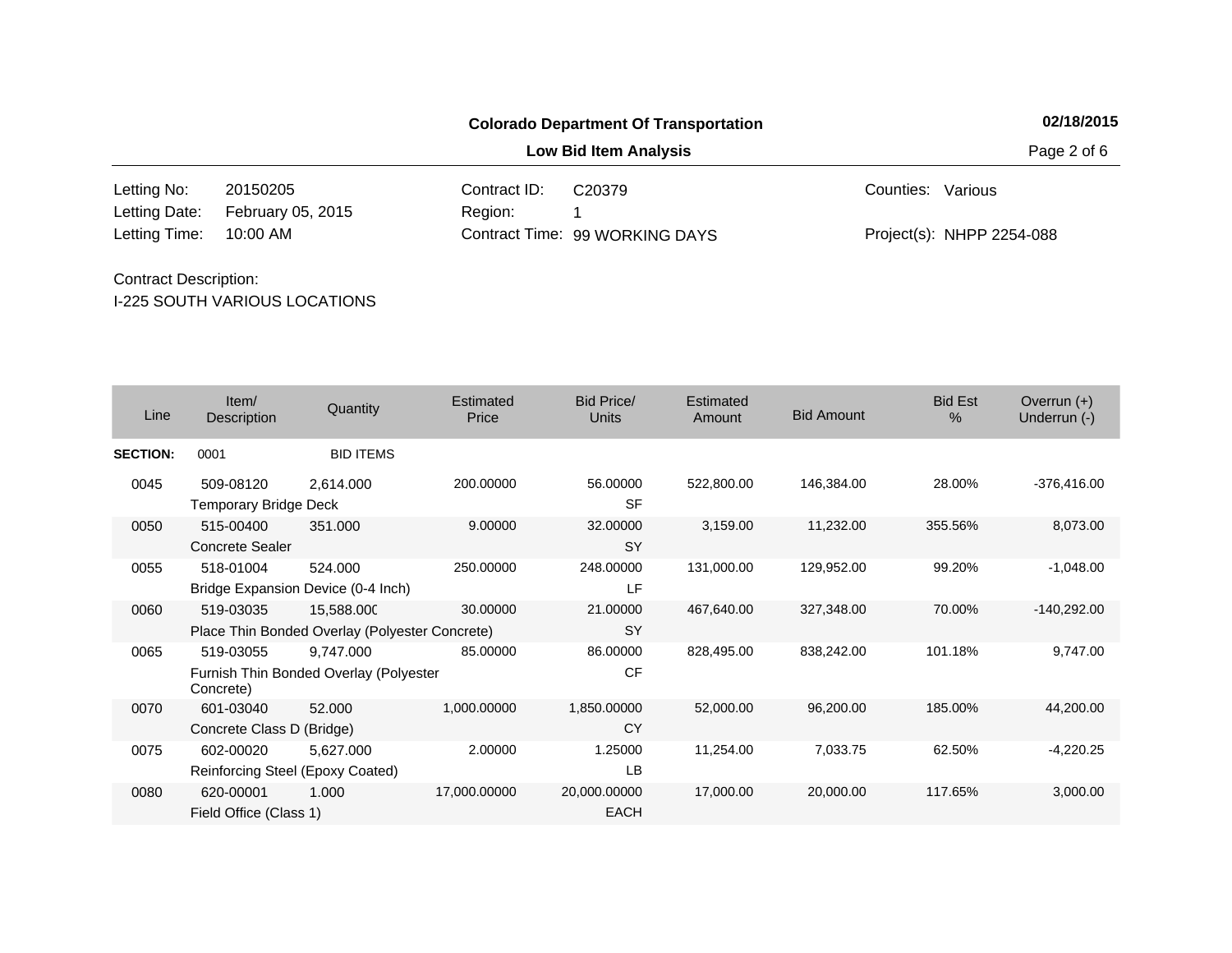**Low Bid Item Analysis Page 3 of 6** 

20150205 Contract ID: 10:00 AM Region: 1 Letting No: 20150205 Contract ID: C20379 Contract ID: Cunties: Various 99 WORKING DAYS Letting Time: Contract Time:February 05, 2015 Project(s): NHPP 2254-088 Letting Date: C20379

| Line            | Item/<br>Description                                          | Quantity         | <b>Estimated</b><br>Price | Bid Price/<br><b>Units</b> | Estimated<br>Amount | <b>Bid Amount</b> | <b>Bid Est</b><br>$\%$ | Overrun $(+)$<br>Underrun (-) |
|-----------------|---------------------------------------------------------------|------------------|---------------------------|----------------------------|---------------------|-------------------|------------------------|-------------------------------|
| <b>SECTION:</b> | 0001                                                          | <b>BID ITEMS</b> |                           |                            |                     |                   |                        |                               |
| 0085            | 620-00020<br><b>Sanitary Facility</b>                         | 2.000            | 1,700.00000               | 2,500.00000<br><b>EACH</b> | 3,400.00            | 5,000.00          | 147.06%                | 1,600.00                      |
| 0090            | 625-00000<br><b>Construction Surveying</b>                    | 1.000            | 32,000.00000              | 15,000.00000<br>L S        | 32,000.00           | 15,000.00         | 46.88%                 | $-17,000.00$                  |
| 0095            | 626-00000<br>Mobilization                                     | 1.000            | 320,000.00000             | 240,000.00000<br>L S       | 320,000.00          | 240,000.00        | 75.00%                 | $-80,000.00$                  |
| 0100            | 626-01000<br><b>Public Information Services</b>               | 1.000            | 10,000.00000              | 9,700.00000<br>L S         | 10,000.00           | 9,700.00          | 97.00%                 | $-300.00$                     |
| 0105            | 627-00005<br><b>Epoxy Pavement Marking</b>                    | 18.000           | 130.00000                 | 285.00000<br>GAL           | 2,340.00            | 5,130.00          | 219.23%                | 2,790.00                      |
| 0110            | 627-00012<br>Pavement Marking Paint (Low VOC Solvent<br>Base) | 18,000           | 65.00000                  | 66,00000<br>GAL            | 1,170.00            | 1,188.00          | 101.54%                | 18.00                         |
| 0115            | 627-02001<br>Preformed Plastic Pavement Marking (Type II)     | 1,175.000        | 20.00000                  | 13.00000<br><b>SF</b>      | 23,500.00           | 15.275.00         | 65.00%                 | $-8,225.00$                   |
| 0120            | 630-00000<br>Flagging                                         | 2,000.000        | 25.00000                  | 22.50000<br><b>HOUR</b>    | 50,000.00           | 45,000.00         | 90.00%                 | $-5,000.00$                   |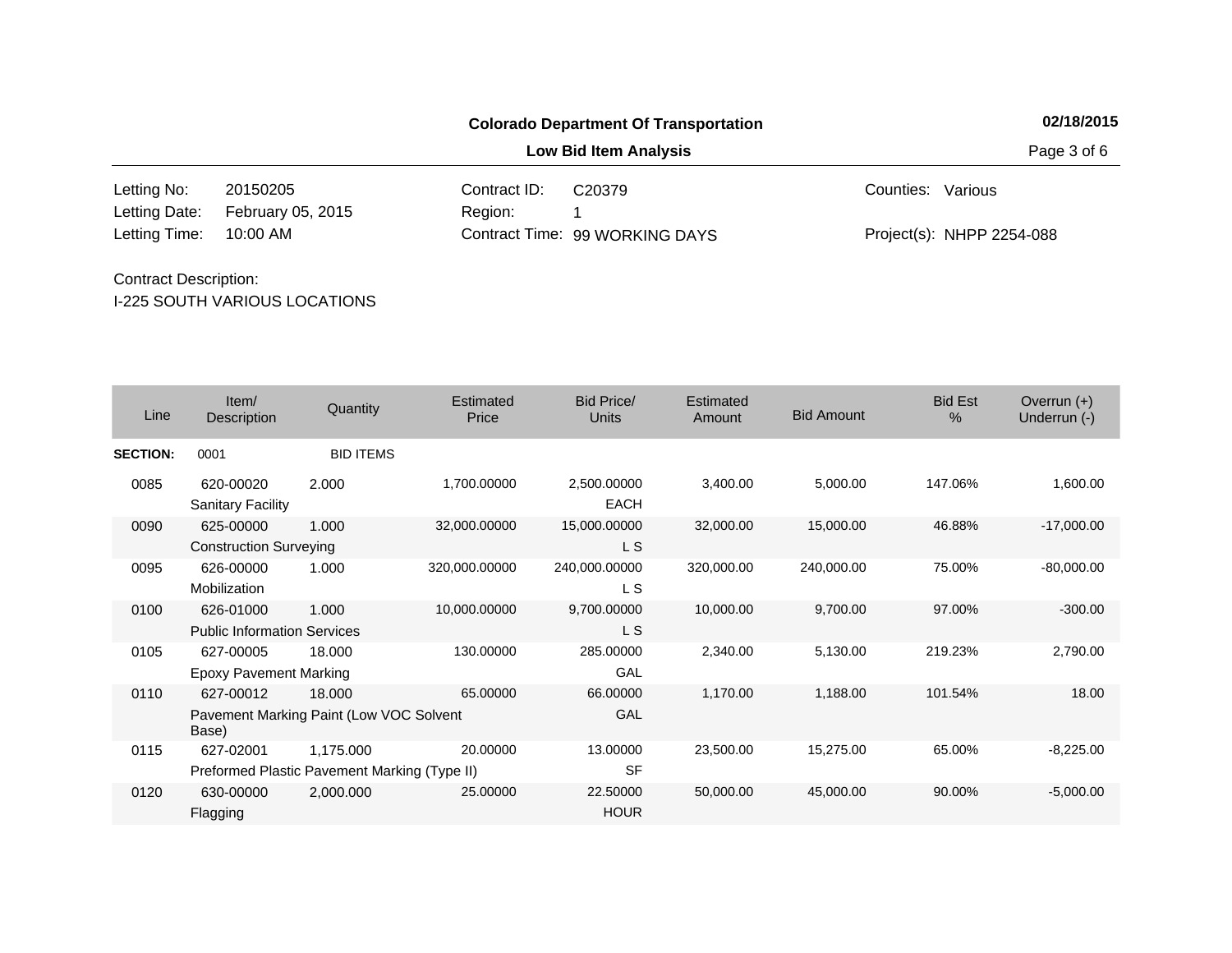**Low Bid Item Analysis Page 4 of 6** 

20150205 Contract ID: 10:00 AM Region: 1 Letting No: 20150205 Contract ID: C20379 Contract ID: Cunties: Various 99 WORKING DAYS Letting Time: Contract Time:February 05, 2015 Project(s): NHPP 2254-088 Letting Date: C20379

| Line            | Item/<br>Description                           | Quantity                                           | Estimated<br>Price | Bid Price/<br><b>Units</b> | Estimated<br>Amount | <b>Bid Amount</b> | <b>Bid Est</b><br>$\%$ | Overrun $(+)$<br>Underrun (-) |
|-----------------|------------------------------------------------|----------------------------------------------------|--------------------|----------------------------|---------------------|-------------------|------------------------|-------------------------------|
| <b>SECTION:</b> | 0001                                           | <b>BID ITEMS</b>                                   |                    |                            |                     |                   |                        |                               |
| 0125            | 630-00003<br><b>Uniformed Traffic Control</b>  | 2,000.000                                          | 70.00000           | 60.00000<br><b>HOUR</b>    | 140,000.00          | 120,000.00        | 85.71%                 | $-20,000.00$                  |
| 0130            | 630-00007<br><b>Traffic Control Inspection</b> | 61.000                                             | 150.00000          | 110.00000<br>DAY           | 9,150.00            | 6,710.00          | 73.33%                 | $-2,440.00$                   |
| 0135            | 630-00012<br><b>Traffic Control Management</b> | 99.000                                             | 75.00000           | 550.00000<br><b>DAY</b>    | 7,425.00            | 54,450.00         | 733.33%                | 47,025.00                     |
| 0140            | 630-00025<br><b>Traffic Control Vehicle</b>    | 2,000.000                                          | 10.00000           | 10.00000<br><b>HOUR</b>    | 20,000.00           | 20,000.00         | 100.00%                | 0.00                          |
| 0145            | 630-80001<br>Flashing Beacon (Portable)        | 10.000                                             | 850.00000          | 650.00000<br><b>EACH</b>   | 8,500.00            | 6,500.00          | 76.47%                 | $-2,000.00$                   |
| 0150            | 630-80335                                      | 2.000<br>Barricade (Type 3 M-A) (Temporary)        | 110.00000          | 250.00000<br><b>EACH</b>   | 220.00              | 500.00            | 227.27%                | 280.00                        |
| 0155            | 630-80341                                      | 15.000<br>Construction Traffic Sign (Panel Size A) | 50.00000           | 45.00000<br><b>EACH</b>    | 750.00              | 675.00            | 90.00%                 | $-75.00$                      |
| 0160            | 630-80342                                      | 50,000<br>Construction Traffic Sign (Panel Size B) | 80.00000           | 190.00000<br><b>EACH</b>   | 4,000.00            | 9,500.00          | 237.50%                | 5,500.00                      |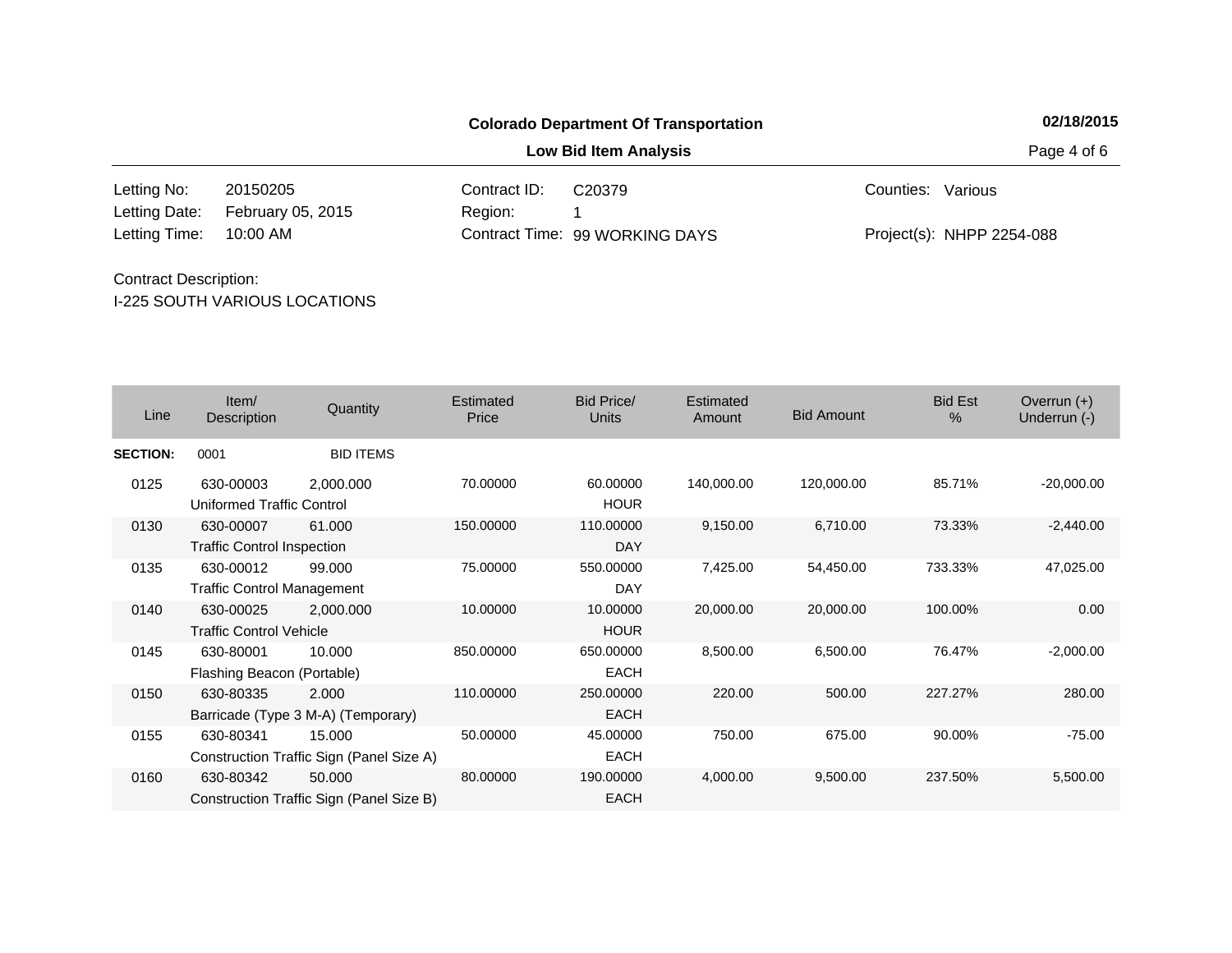**Low Bid Item Analysis Page 5 of 6** 

20150205 Contract ID: 10:00 AM Region: 1 Letting No: 20150205 Contract ID: C20379 Contract ID: Cunties: Various 99 WORKING DAYS Letting Time: Contract Time:February 05, 2015 Project(s): NHPP 2254-088 Letting Date: C20379

| Line            | Item/<br>Description                     | Quantity                                              | Estimated<br>Price | Bid Price/<br><b>Units</b> | Estimated<br>Amount | <b>Bid Amount</b> | <b>Bid Est</b><br>$\%$ | Overrun $(+)$<br>Underrun (-) |
|-----------------|------------------------------------------|-------------------------------------------------------|--------------------|----------------------------|---------------------|-------------------|------------------------|-------------------------------|
| <b>SECTION:</b> | 0001                                     | <b>BID ITEMS</b>                                      |                    |                            |                     |                   |                        |                               |
| 0165            | 630-80343                                | 12.000<br>Construction Traffic Sign (Panel Size C)    | 70.00000           | 95.00000<br>EACH           | 840.00              | 1,140.00          | 135.71%                | 300.00                        |
| 0170            | 630-80350<br><b>Vertical Panel</b>       | 165.000                                               | 30.00000           | 65.00000<br><b>EACH</b>    | 4,950.00            | 10,725.00         | 216.67%                | 5,775.00                      |
| 0175            | 630-80355<br>Portable Message Sign Panel | 3.000                                                 | 4,000.00000        | 3,500.00000<br><b>EACH</b> | 12,000.00           | 10,500.00         | 87.50%                 | $-1,500.00$                   |
| 0180            | 630-80358<br>Panel (C Type)              | 6.000<br>Advance Warning Flashing or Sequencing Arrow | 1,200.00000        | 2,500.00000<br><b>EACH</b> | 7,200.00            | 15,000.00         | 208.33%                | 7,800.00                      |
| 0185            | 630-80380<br><b>Traffic Cone</b>         | 55.000                                                | 9.00000            | 10.00000<br><b>EACH</b>    | 495.00              | 550.00            | 111.11%                | 55.00                         |
| 0190            | 630-85041<br><b>Mobile Attenuator</b>    | 99.000                                                | 500.00000          | 585.00000<br><b>DAY</b>    | 49,500.00           | 57,915.00         | 117.00%                | 8,415.00                      |
| 0195            | 632-00000<br>Night Work Lighting         | 1.000                                                 | 35,000.00000       | 16,000.00000<br>L S        | 35,000.00           | 16,000.00         | 45.71%                 | $-19,000.00$                  |
|                 | Section 0001 Subtotal                    |                                                       |                    |                            | \$2,969,127.00      | \$2,523,736.75    | 85.00%                 | -\$445,390.25                 |